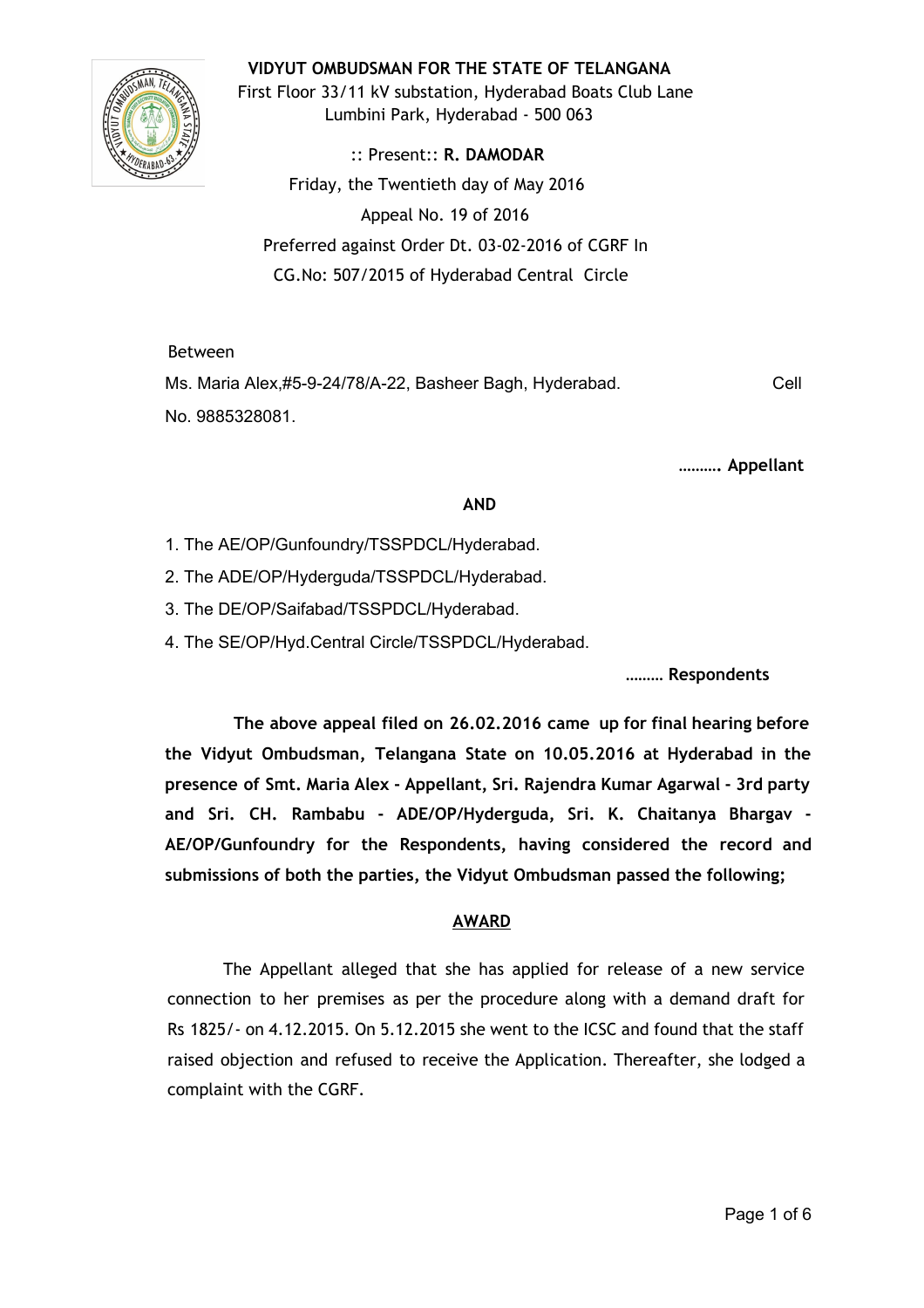2. The 2nd Respondent/ADE/OP/Hyderguda through letter dt.6.1.2016 stated that the Appellant has not submitted any copies of registered documents of ownership or registered document of lease deed and that when he went to inspect the premises on 5.12.2015, he found the Appellant as a tenant in the ground floor of Meridian Apartments, which is a disputed property. He also found only one room and Service Connection bearing No. D2003556 in the name of the builder M/s Meridian Construction. He stated that the Appellant has been running M/s Silver Wings International Travels in the premises for the last 15 years and has been trying to obtain electricity connection in her name, to consolidate her position.

3. The Appellant alleged before the CGRF that the service connection was in the name of M/s Meridian Apartment and it was illegally transferred in the name of Sri. Rajendra Kumar Agarwal. The 2nd Respondent/ADE/O/Hyderguda through letter dt.22.1.2016 stated that an application was filed by the Appellant before ICSC/Mint compound for title transfer. He further claimed that the name transfer of the existing M/s Meridian construction Company was effected in November,2015 in the name of Sri. Rajendra Kumar Agarwal.

4. On consideration of the material on record and facts, the CGRF impliedly refused to grant any relief to the Appellant for release of new service connection in her name and directed title transfer in the name of Sri. Rajendra Kumar Agrawal through the impugned orders.

5. Aggrieved and not satisfied with the impugned orders, the Appellant preferred the present appeal alleging that she has been a tenant of Mr. Pradeep Kumar since 1988 and has been paying electricity charges regularly to SC No. D2003550 in the name of M/s Meridian Construction. The Appellant further claimed that all of a sudden, in the month of November,2015 her service connection was changed illegally in the name of Sri. Rajendra Kumar Agarwal in collusion with the staff of the Respondents, with a view to get her out of the premises. She further claimed that she has applied for a new service connection along with a DD for Rs 1825/- and this application was not accepted at ICSE at mint compound.

6. The Respondent No.2 by way of reply dt.21.3.2016 alleged that the Appellant was found to be a tenant in the premises, in which she applied for a new service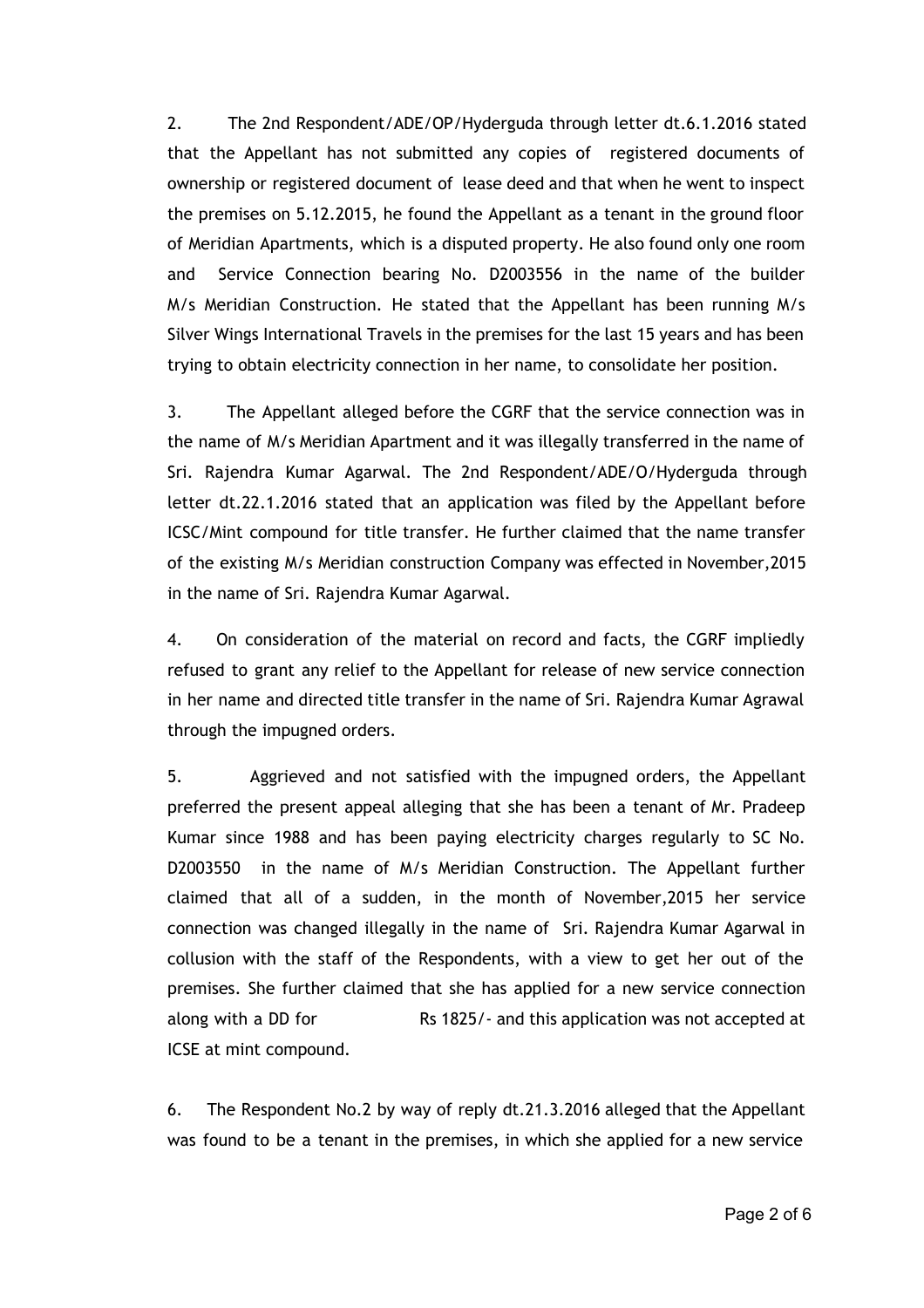connection in one room situated in a portion of ground floor of the apartment with existing SC No. D 2003556 in the name of the builder M/s Meridian Construction.

7. The 2nd Respondent ADE/OP/Hyderguda further stated that the service connection in question was transferred in the name of Sri. Rajendra Kumar Agarwal on submission of title documents etc in November,2015. He submitted office records about transfer of service connection in the proforma and also copy of indemnity bond, copy of sale deed in favour of Sri. Rajendra Kumar Agarwal executed by Sri. Pradeep kumar dt.28.5.2015 and the vendor Sri. Pradeep Kumar in turn has purchased the property from the partnership firm M/s Meridian construction company on 5.10.1998.

8. The Appellant on her part submitted a copy of deed of agreement dt. 1.1.2011 executed by Mr. Pradeep Kumar Son of Mr. Shri charan, who is obviously the vendor of Sri. Rajendra Kumar Agarwal (who appeared as a third party after notice) executed this document in favour of the appellant herein on 1.1.2001 which is an unregistered rental deed for part of shop No. A 22 in meridian apartments in the ground floor. The 2nd Respondent through his report dt.12.4.2016 submitted a copy of all existing service connections in Meridian Apartments ledger particulars, stating that the DISCOM has right to cancel the name transfer and continue the previous title etc. He stated that the SC No. 2003556 stands transferred in the name of Sri. Rajendra Kumar Agarwal.

9. In view of the facts and record, the following issues arise for determination:

i. Whether the Appellant is entitled to a new service connection to the premises part of shop No. A‐22 in M/s Meridian Apartments on the ground floor?

ii. Whether the impugned orders are unsustainable?

#### **ISSUES 1 & 2**

10**.** The Appellant armed with a copy of deed of agreement dt.1.1.2001 executed by Mr. Pradeep Kumar, who is no other than the vendor of the third party Sri. Rajendra Kumar Agarwal, in favour of the Appellant, in the premises part of shop No. A ‐22 in Meridian Apartments, has been running M/s Silver Wings International travels, undoubtedly as a tenant. She has been paying electricity bills regularly as claimed by her. She submitted an application for a new service connection to the premises under her occupation on 4.12.2015 along with a demand draft for Rs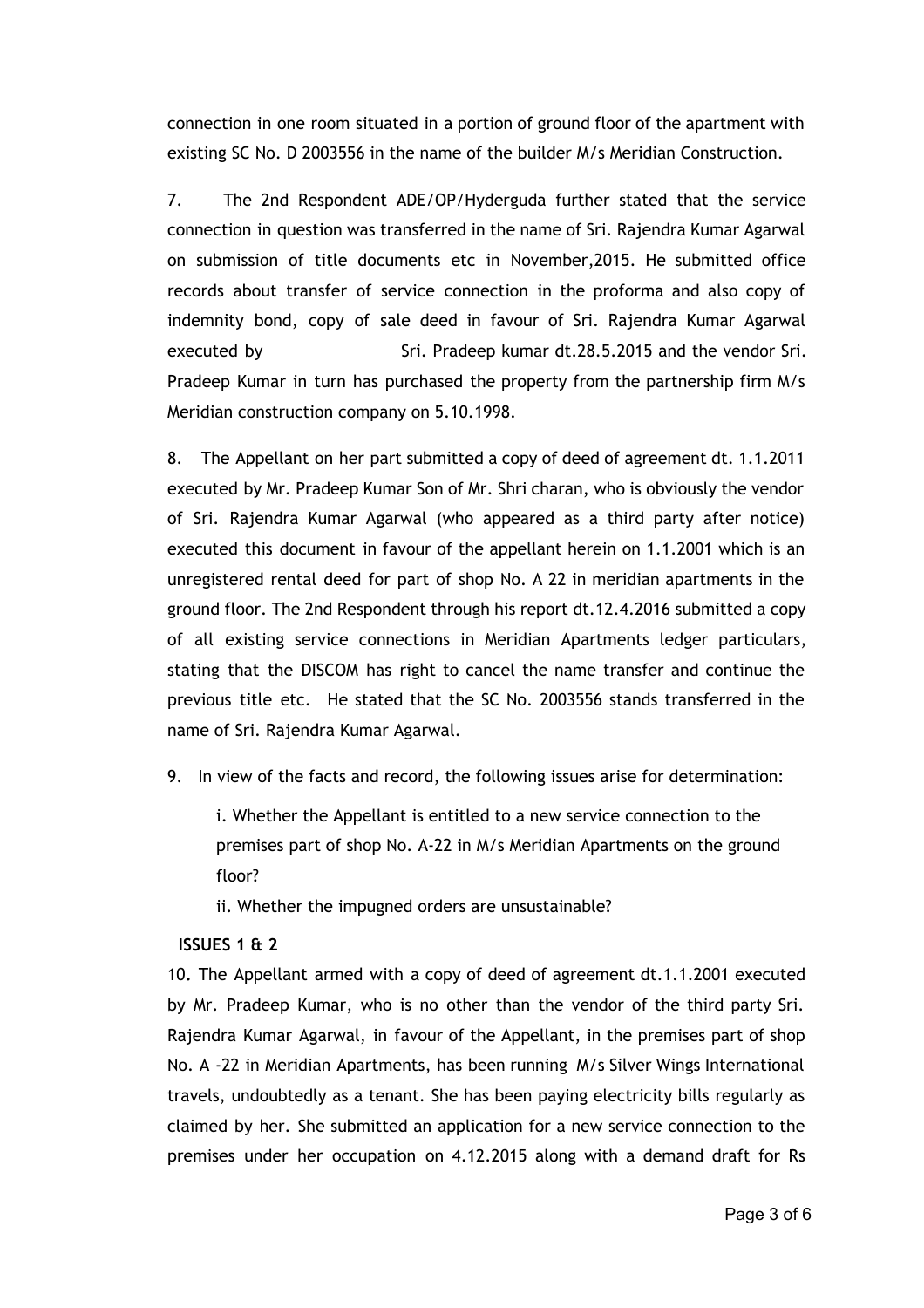1825/‐, where she faced objections and also rejection of her application and then she approached the CGRF for redressal.

11. The application of the appellant for new service connection was rejected because by that time, the Respondents have accepted the name transfer application of a 3rd party Sri. Rajendra Kumar Agarwal, who submitted his title transfer documents namely a copy of registered sale deed dt. 28.5.2015 executed by Sri. Pradeep Kumar in favour of Sri. Rajendra Kumar Agarwal under which he (3rd party) purchased the property/shop with No. A‐17, and in turn Sri. Pradeep Kumar inturn purchased this property along with other properties from M/s Meridian Construction Company through a registered sale deed dt.5.10.1988.

12. The Respondent No.2 also filed a copy of the office note and transfer application form, copy of indemnity bond executed in favour of the DISCOM, which clearly prima facie show that title transfer application was filed and effected by the DISCOM in the name of the 3rd party Sri. Rajendra Kumar Agarwal

13. The Respondents also filed a copy of EBS statement for consumption, billing etc for all service connections in M/s Meridian Apartments to indicate that the service was transferred in the name of Sri. Rajendra Kumar Agarwal and he has been paying the CC charges in his name and not in any other name. The name of the Appellant is nowhere in the registers of the DISCOM against the service connection to the premises under her occupation..

14. Across the bench, when the Appellant is asked about transfer of title in the name of 3rd party Sri. Rajendra Kumar Agarwal by her own landlord Mr. Pradeep Kumar, the Appellant has claimed that her premises bears sub No. 22 and not 17, which is shown in the sale deed in favour of the 3rd party Sri. Rajendra Kumar Agarwal. A reading of the plan appended to the registered sale deed of the 3rd party shows A‐17 bearing 2 parts, with no indication about A‐22. Similarly his vendor's schedule also shows sub Nos 17,21 and 22 having overall built up area of 954 sqft. And whereas, the property sold by Sri. Pradeep Kumar in favour of Sri. Rajendra Kumar Agarwal is shop/office No. A‐17 having 476 sqft. The Appellant claims that the plan appended to the sale deed dt.18.5.2015 of Sri. Rajendra Kumar Agarwal does not bear sub No. A‐22 and it bears A‐17, which the Appellant claims to be in her occupation. If there is civil dispute, the parties have to agitate elsewhere. So long as the Appellant remained in the premises in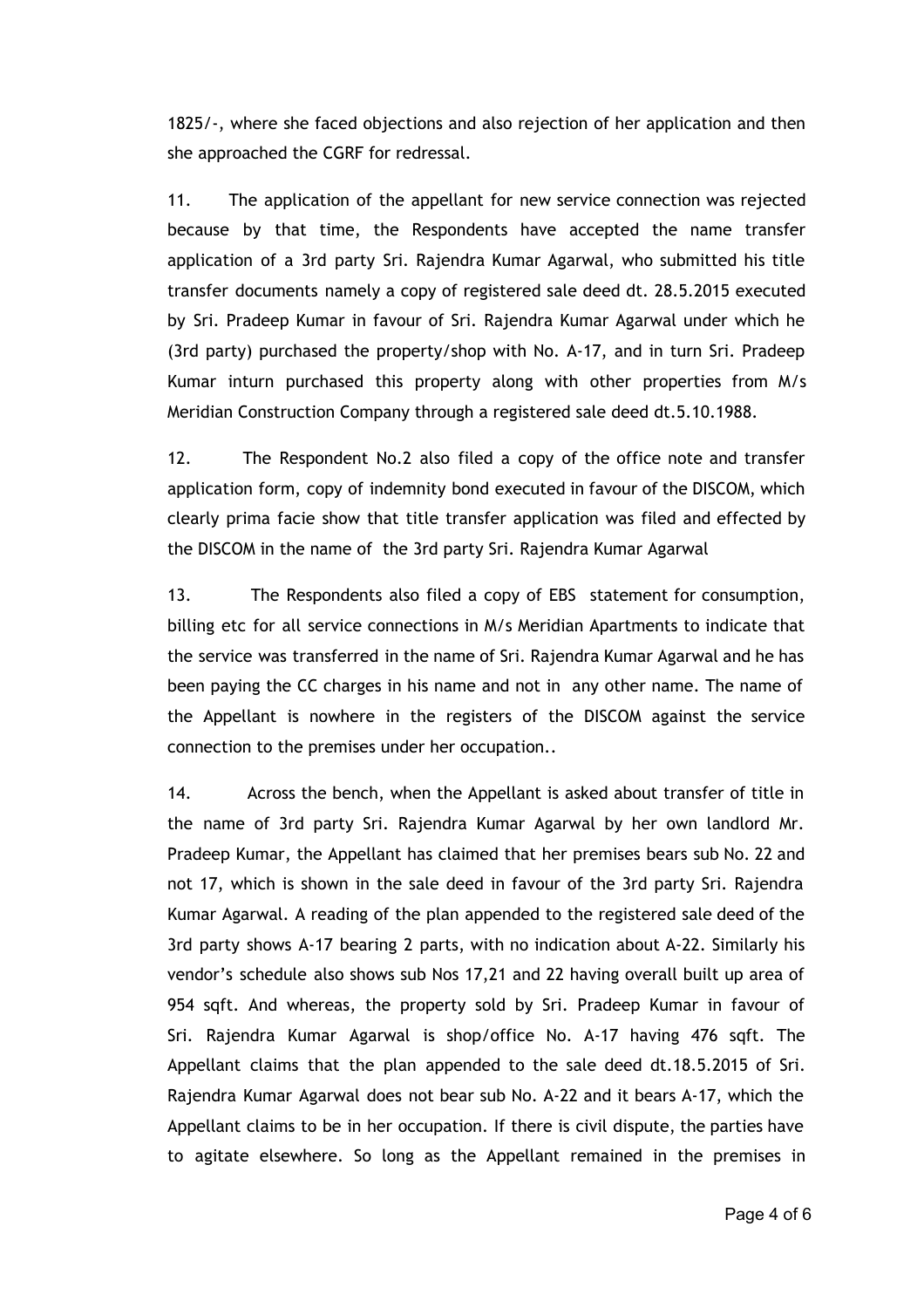question, she has to draw electricity from the service connection No. D2003 550 of Sri. Pradeep Kumar, who is her landlord as per the document filed before the DISCOM. Moreover, even according to her, she is the tenant of Sri. Pradeep Kumar, the vendor of the III party Sri. Rajendra Kumar Agarwal.

15. When the Appellant has a live Service Connection No. 2003556 in the name of M/s Meridian Constructions, she has to draw power from this connection, which is being used by her and the energy charges are being paid by her. She as a tenant, without authorisation from the landlord, cannot seek a new service connection without dismantling the existing service or get the transfer of the present service connection in her name, specially in view of the new owner getting the Service Connection transferred in his name.

16. The Appellant is not entitled to seek a new service connection in view of the facts of the case and refusal of the Respondents to receive and also reject her application for a fresh connection is found to be reasonable and justified.The impugned orders, not saying anything about the request of the Appellant and directing the Respondents to transfer the title in the name of the 3rd party Sri. Rajendra Kumar Agarwal, is unconnected with the request of the appellant for a new service connection which relief was however rejected. Thus the Appellant is found not entitled to a new service connection in her name to the premises in her occupation and the impugned orders impliedly rejected her complaint. The issues 1&2 are answered accordingly.

17. In the result the appeal is dismissed holding that:

- a. the Appellant is not entitled to release of a new service connection in her name in the premises under her occupation.
- b. the impugned orders are found lacking in any order of rejection of the application of the Appellant and to that extent, the impugned orders are set aside

TYPED BY CCO, Corrected, Signed & Pronounced on this the 20th day of May, 2016

Sd/‐

### **VIDYUT OMBUDSMAN**